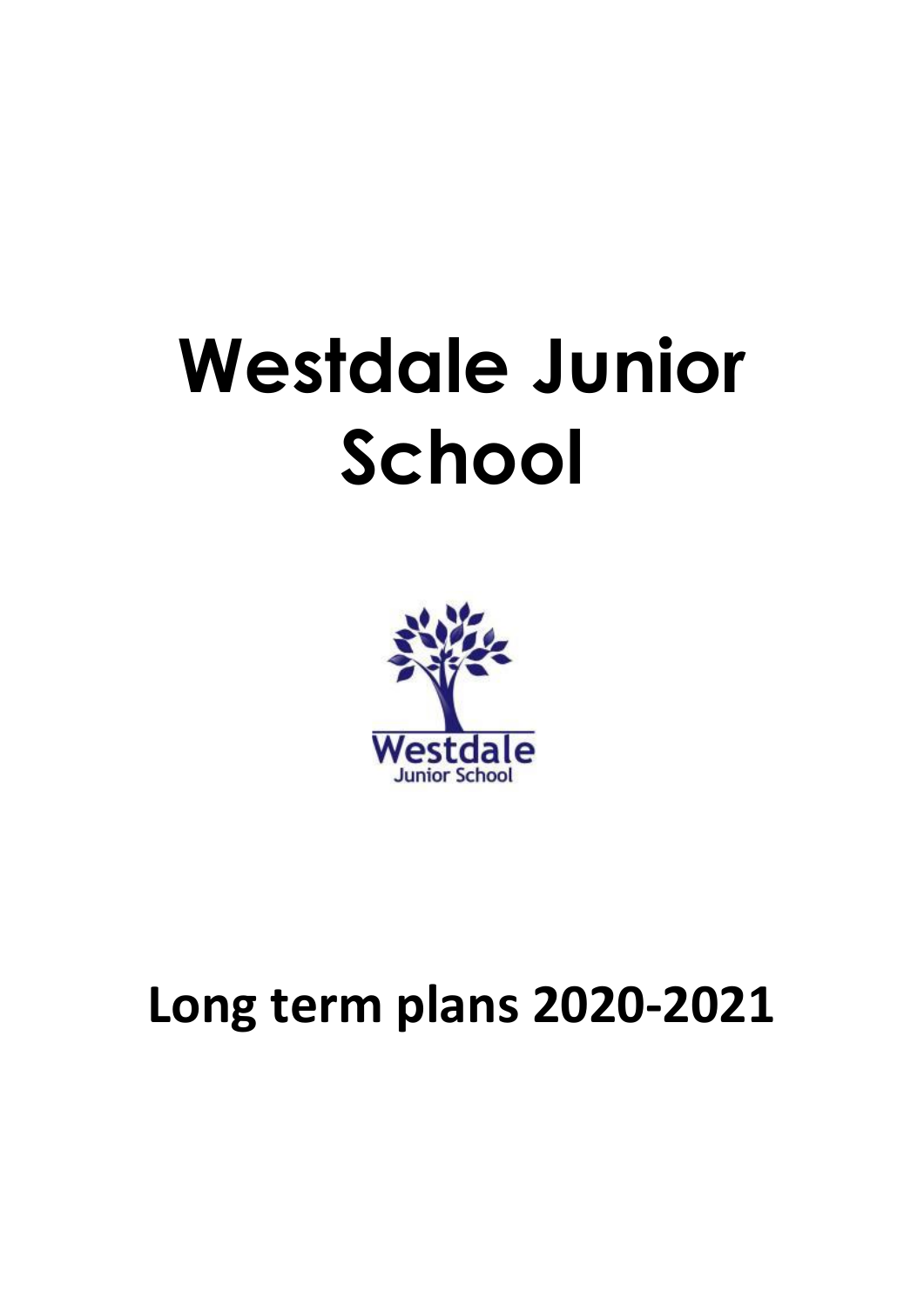| Year 3                         | Autumn                                                                                                                 |                                                                                                 | Spring                                                                                                                                              |                                                                                                                                                 | Summer                                                                                                          |                                                                        |
|--------------------------------|------------------------------------------------------------------------------------------------------------------------|-------------------------------------------------------------------------------------------------|-----------------------------------------------------------------------------------------------------------------------------------------------------|-------------------------------------------------------------------------------------------------------------------------------------------------|-----------------------------------------------------------------------------------------------------------------|------------------------------------------------------------------------|
|                                | $\overline{1}$                                                                                                         | $\overline{2}$                                                                                  | $\overline{1}$                                                                                                                                      | $\overline{2}$                                                                                                                                  | $\overline{\mathbf{1}}$                                                                                         | $\overline{2}$                                                         |
| <b>Topic</b>                   | New Year/ New Me                                                                                                       | <b>Egyptians</b>                                                                                | Stone Age<br>Chile (Natural Disasters)                                                                                                              | <b>Stone Age</b>                                                                                                                                | Oceans                                                                                                          | Oceans                                                                 |
| English                        | Social stories/ Diary extracts                                                                                         | Narrative: Settings/Character<br>Instructions (linked to DT)                                    | Letters                                                                                                                                             | Play scripts                                                                                                                                    | Narrative: Adventure/<br>Mystery Story<br>(+ poetry)                                                            | Non chronological reports<br>Narrative: Stories from<br>other cultures |
| Reciprocal<br>Reading<br>Texts | The giving tree, The Invisible boy<br>Angel of Nitshill Road                                                           | Teary Deary Egyptian Stories<br><b>Egyptian Tales</b><br>Non Fiction Egyptian Text              | Pip Street<br>The Pebble in my Pocket<br>Glog                                                                                                       | The Boy with the Golden Axe                                                                                                                     | 100 Mile and Hour Dog<br>(Jeremy Strong)                                                                        | Man Fish<br>Non Fiction Ocean Texts                                    |
| Maths                          | Unit 1 - All about Number<br>Unit 2 Mental and written Calculations<br>Unit 3 Ways to multiply and divide<br>Data Unit | Unit 4 - Angles and Shape<br>Unit 5 Number and Place Value<br>Unit 6 - Addition and Subtraction | Unit 7 - Writing and using<br>fractions<br>Unit 8- Using multiplication<br>and division facts<br>Unit 9 - Exploring lines and<br>turns<br>Time Unit | Unit 10 - Using number and<br>place value<br>Unit 11 - 3 digit sums and<br>differences<br>Unit 12 - Representing whole<br>numbers and fractions | Unit 13 - Written methods<br>for multiplication and division<br>Unit 14 - 2d shapes and<br>perimeter<br>Measure | Revisit units of work<br>Time Unit<br>Data                             |
| Science                        | Light                                                                                                                  | Forces and Magnets                                                                              | Rocks                                                                                                                                               |                                                                                                                                                 | Plants                                                                                                          | Animals including Humans                                               |
| <b>History</b>                 |                                                                                                                        | Ancient Egyptians                                                                               | Stone Age to Iron Age in<br>Britain                                                                                                                 | Stone Age to Iron Age in<br>Britain                                                                                                             |                                                                                                                 |                                                                        |
| Geography                      | Local area and map skills                                                                                              |                                                                                                 | Chile and Natural Disasters                                                                                                                         |                                                                                                                                                 | Ocean and the Environment                                                                                       | Ocean and the Environment                                              |
| <b>PSHE</b>                    | New Year/New me link to English<br>British Values Day                                                                  |                                                                                                 | Getting on and Falling out<br>Internet Safety Day                                                                                                   | Getting on and Falling out                                                                                                                      | Changes<br>SRE                                                                                                  | Changes<br>Enterprise week                                             |
| Art                            | Portraits<br><b>Fruit Faces</b>                                                                                        |                                                                                                 | Art Exhibition Carlton<br>Academy<br>Cave Painting (chalk)                                                                                          |                                                                                                                                                 | Artist study<br>Henry Moore                                                                                     |                                                                        |
| <u>DT</u>                      |                                                                                                                        | Salad Box/Fruit Box Making                                                                      |                                                                                                                                                     | Can your house survive an<br>earthguake?<br>House making (wood work)                                                                            |                                                                                                                 | Make a coral fish (sewing)                                             |
| <b>Music</b>                   |                                                                                                                        | Rhythm unit linked to Ancient Worlds                                                            |                                                                                                                                                     | Production                                                                                                                                      |                                                                                                                 | Ocean and the Environment                                              |
| <b>MfL</b>                     | Spanish<br>¿Cómo te llamas y cuántos años tienes?<br>¿Dónde vives?<br>Los números hasta 12 y En mi estuche             |                                                                                                 | Spanish<br>¿De qué color es? Los<br>números hasta 20,                                                                                               |                                                                                                                                                 | Spanish                                                                                                         | Spanish                                                                |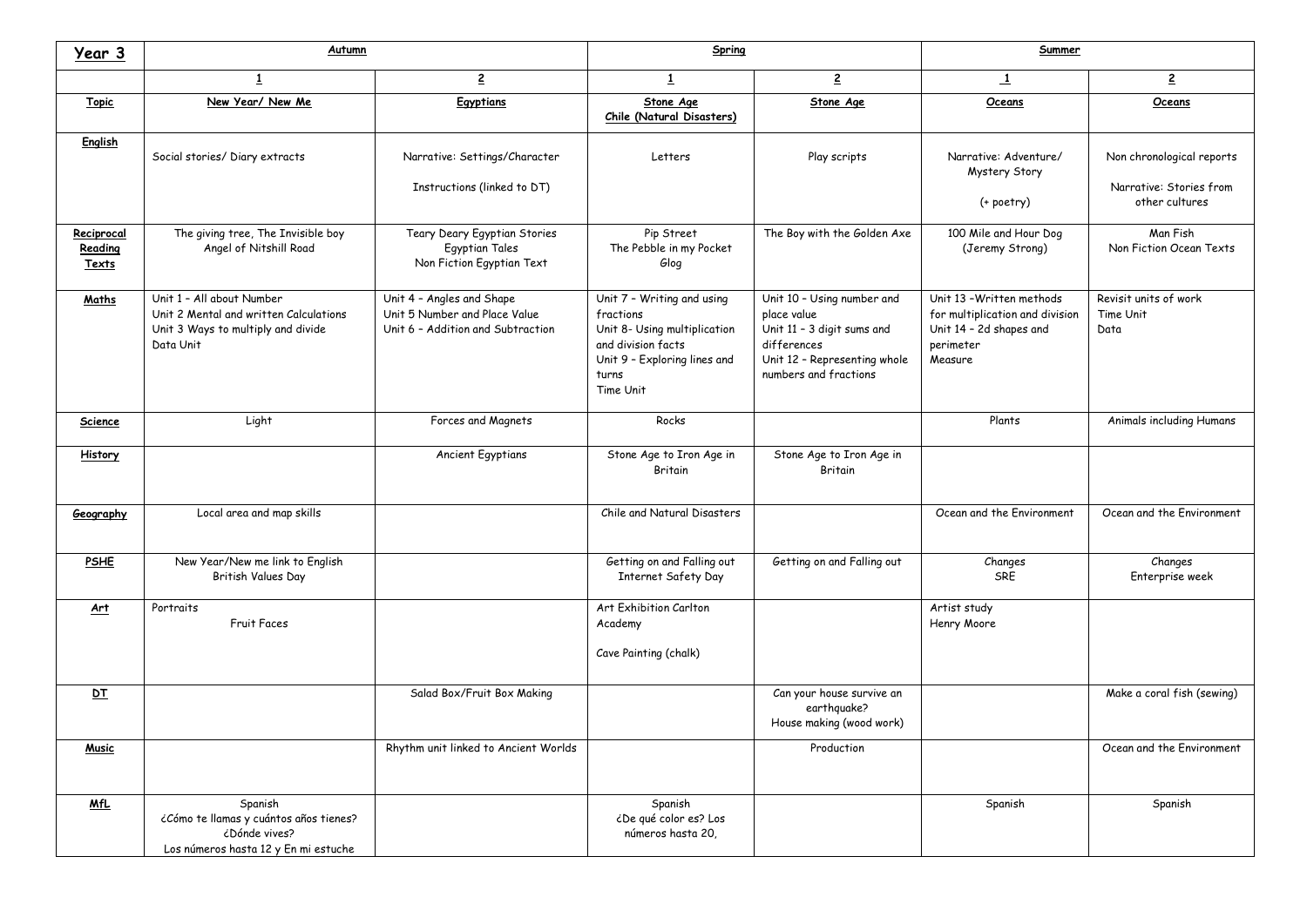|            |                       |              | los dias, los meses y el |                        |                               |             |
|------------|-----------------------|--------------|--------------------------|------------------------|-------------------------------|-------------|
|            |                       |              | tiempo                   |                        |                               |             |
| PE         | Yoga                  | Hockey       | Football                 | Gymnastics             | Rounders                      | Cricket     |
|            | Athletics             | Orienteering | Invasion games           | Dance                  | Dance                         | Gymnastics  |
|            |                       |              |                          |                        |                               |             |
| <b>ICT</b> | (COVID)               |              |                          | Word Processing Skills | Powerpoint presentations      | Programming |
|            |                       |              |                          | Class Books            |                               |             |
|            |                       |              |                          |                        |                               |             |
| RE         | Beliefs and Questions |              | Worship and sacred       |                        | Inspirational people from the |             |
|            |                       |              | places/prayer            |                        | past                          |             |
|            |                       |              |                          |                        |                               |             |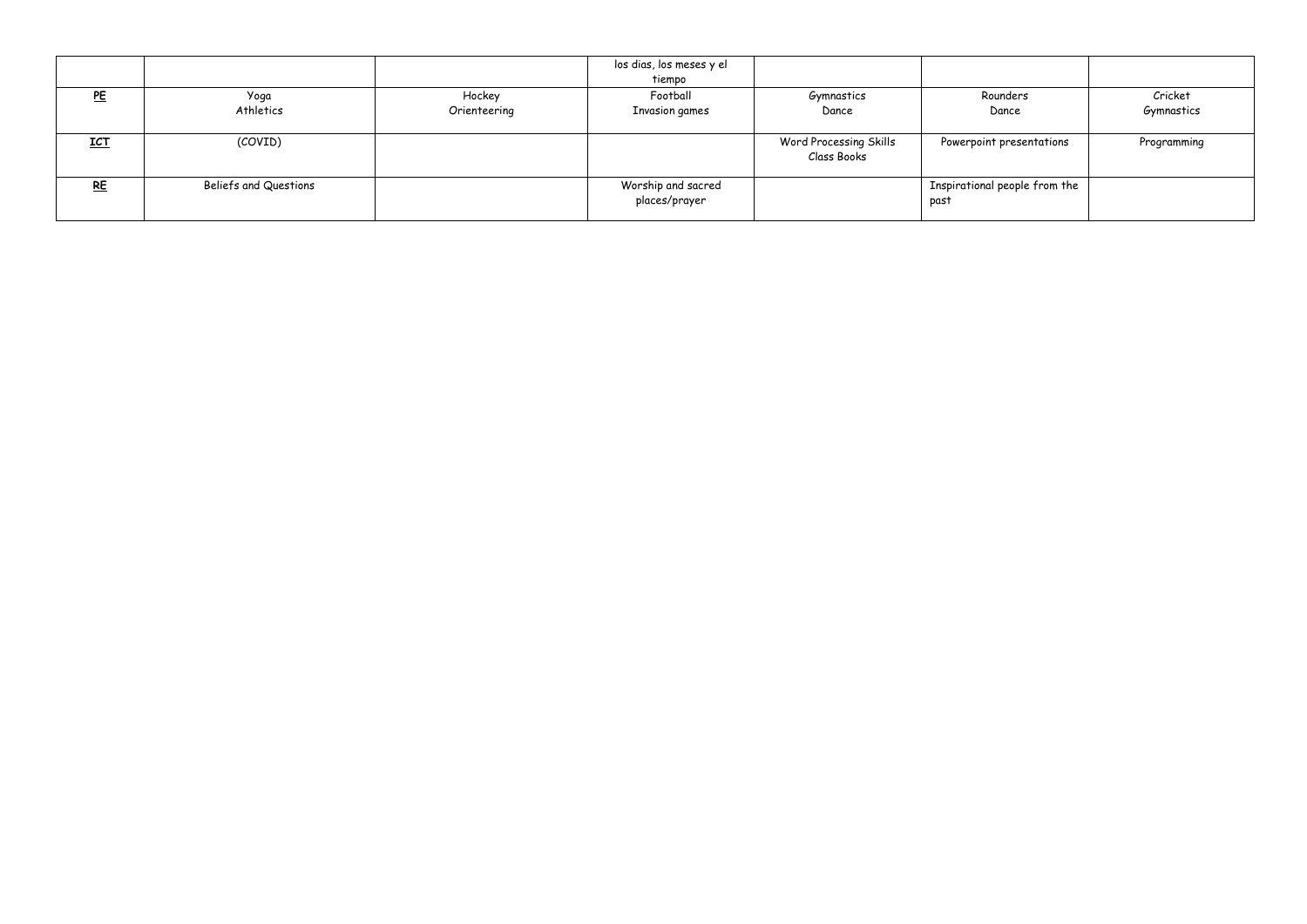| Year 4      | Autumn - India/Roman Britain                                         | Spring - Underground                                         | Summer - Electricity/The Amazon                                                           |
|-------------|----------------------------------------------------------------------|--------------------------------------------------------------|-------------------------------------------------------------------------------------------|
| English     | <b>Rainbow Grammar</b>                                               | Adverts - Castleton (persuasive writing)                     | The Great Kapok Tree by Lynne Cherry (stories from                                        |
|             | Basic overview                                                       | Poetry (creating images) - Caves                             | other cultures)                                                                           |
|             | Non-Chronological reports - India                                    | Different types of poetry: haiku cinquain etc.               | Narrative                                                                                 |
|             | I is for India - book                                                | Children perform poetry                                      | Drama                                                                                     |
|             | Myths and Legends - Seasons of Splendour (India)                     | Narrative - Town is by the Sea by Joanne Schwartz            | Debate - deforestation                                                                    |
|             | Narrative                                                            | Narrative - mining theme. Short unit to include character or | Newspaper reports - deforestation                                                         |
|             | Narrative                                                            | setting description.                                         | Link to Kapok tree and Amazon                                                             |
|             | Pompeii book                                                         | Reciprocal Reading - The Tunnels Below by Nadine Wild-       | Non-fiction texts/real newspaper articles                                                 |
|             | Reciprocal Reading - Kahanikar the Storyteller/<br>The Rotten Romans | Palmer                                                       | Reciprocal Reading - The Explorer                                                         |
|             |                                                                      |                                                              |                                                                                           |
| Maths       | Power Maths<br>Unit 1 - Place Value                                  | Power Maths                                                  | <b>Rising stars</b>                                                                       |
|             |                                                                      | Unit 6 - Multiplication & Division                           | Unit 11 - Decimals                                                                        |
|             | Unit 2 - Place value<br>Unit 3 - Addition and Subtraction            | Unit 7 - Measurement<br>Unit 8 - Fractions                   | Unit 12 - Money<br>Unit 13 - Time                                                         |
|             | Unit 4 - Measure - perimeter                                         | Unit 9 - Fractions                                           | Unit 14 - Statistics                                                                      |
|             |                                                                      | Unit 10 - Decimals                                           |                                                                                           |
|             | Unit 5 - Multiplication and Division                                 |                                                              | Unit 15 - Geometry - angles and 2D shapes                                                 |
|             | States of Matter                                                     | <b>Animals including humans</b>                              | Unit 16 - Geometry - position and direction<br>Electricity (links with Design Technology) |
| Science     | Sound                                                                |                                                              | <b>Visit to Power Station</b>                                                             |
|             |                                                                      |                                                              | Living Things and their habitats                                                          |
|             | Word - class booklet (IIP)                                           | <b>Internet Safety Day</b>                                   | Audacity/Podcasts?- deforestation                                                         |
| Computing   |                                                                      |                                                              |                                                                                           |
| History &   | India (Geography) Roman Britain (History)                            | Nottingham & Castleton (Geography)                           | The Invention of Electricity (History)                                                    |
|             |                                                                      | Long term study - mining in Nottinghamshire & Castleton      | The Amazon Rainforest (Geography)                                                         |
| Geography   |                                                                      | (History)                                                    |                                                                                           |
|             |                                                                      | Residential to Castleton                                     |                                                                                           |
| <b>RE</b>   | Religion family and community (Hinduism)                             | Religion and the individual (Christianity)                   | Spiritual expression (Christianity)                                                       |
|             | Visit to Hindu temple                                                |                                                              |                                                                                           |
|             | The Journey of Life and Death (Christianity, Hinduism &              |                                                              |                                                                                           |
|             | Islam)                                                               |                                                              |                                                                                           |
| <b>PSHE</b> | <b>Building relationships:</b>                                       | <b>Health &amp; Wellbeing</b>                                | Living in the Wider World                                                                 |
|             | <b>Bullying</b>                                                      | Emotions                                                     | Economic Awareness                                                                        |
|             | Similarities and Differences                                         | Safety                                                       | Health & Wellbeing                                                                        |
|             | Healthy relationships                                                |                                                              | First Aid<br><b>SRF</b>                                                                   |
|             | Investors in Pupils (class charter, targets)                         |                                                              |                                                                                           |
|             | <b>British Values Day</b>                                            |                                                              |                                                                                           |
| Music       | Talas - India                                                        | <b>Year 3 and 4 production</b>                               | Samba                                                                                     |
|             | Harvest song and Christmas song                                      |                                                              |                                                                                           |
| DT/Art      | Indian snacks (DT)/Roman busts (Art)                                 | Castleton caves (collage, print, painting)                   | Torches (links to Electricity)/Rainforest animal sculpture                                |
|             |                                                                      |                                                              | (wire & mixed media)                                                                      |
|             |                                                                      |                                                              |                                                                                           |
| PE          | Netball<br>Tag-rugby                                                 | Hockey<br>Dance                                              | Rounders<br><b>OAA</b>                                                                    |
|             | Gymnastics Cricket                                                   | Circuits<br><b>OAA</b>                                       | Tennis<br>Athletics                                                                       |
|             |                                                                      |                                                              |                                                                                           |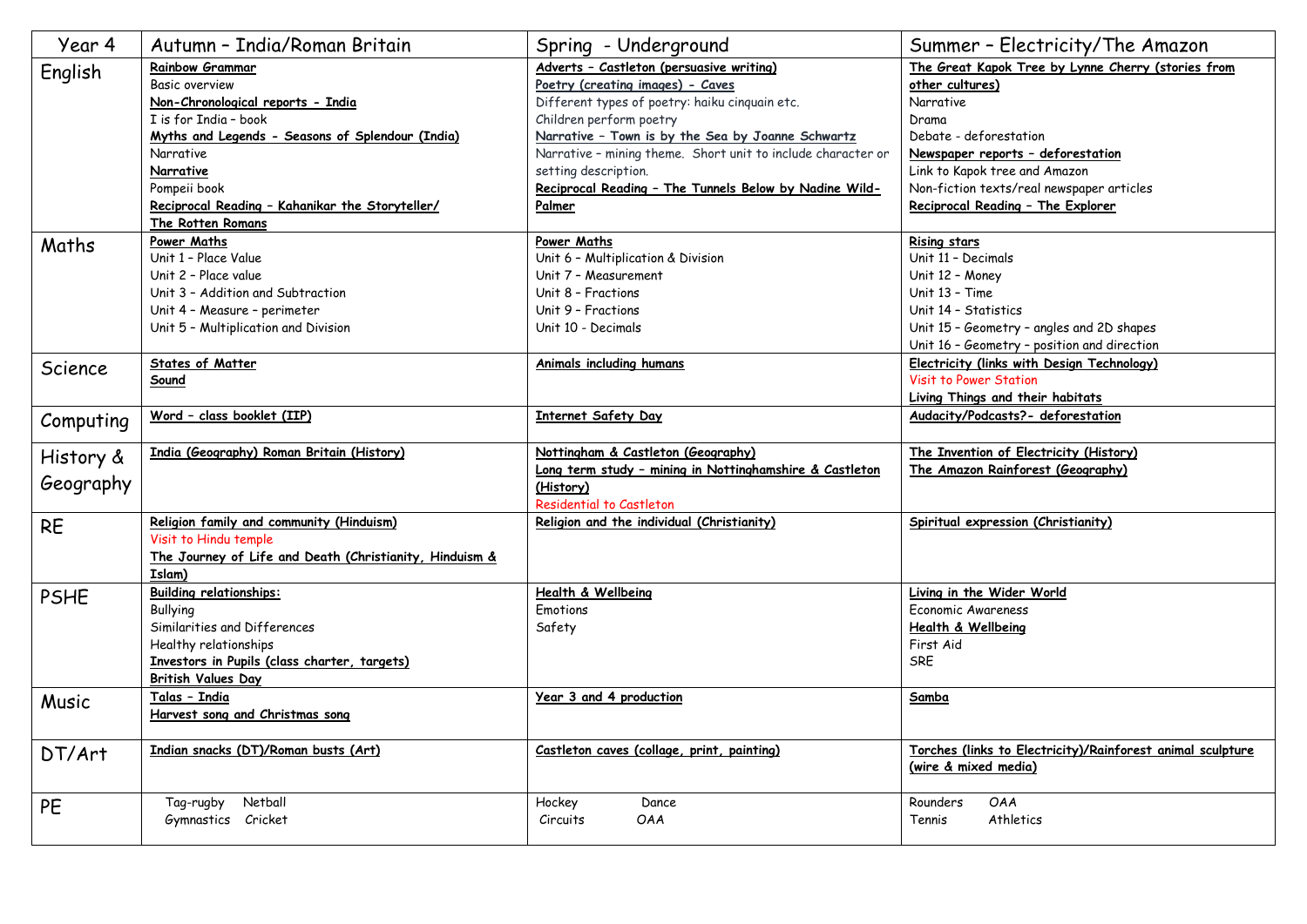| <b>MFL</b> | Spanish | Spanish | Spanish |
|------------|---------|---------|---------|
|            |         |         |         |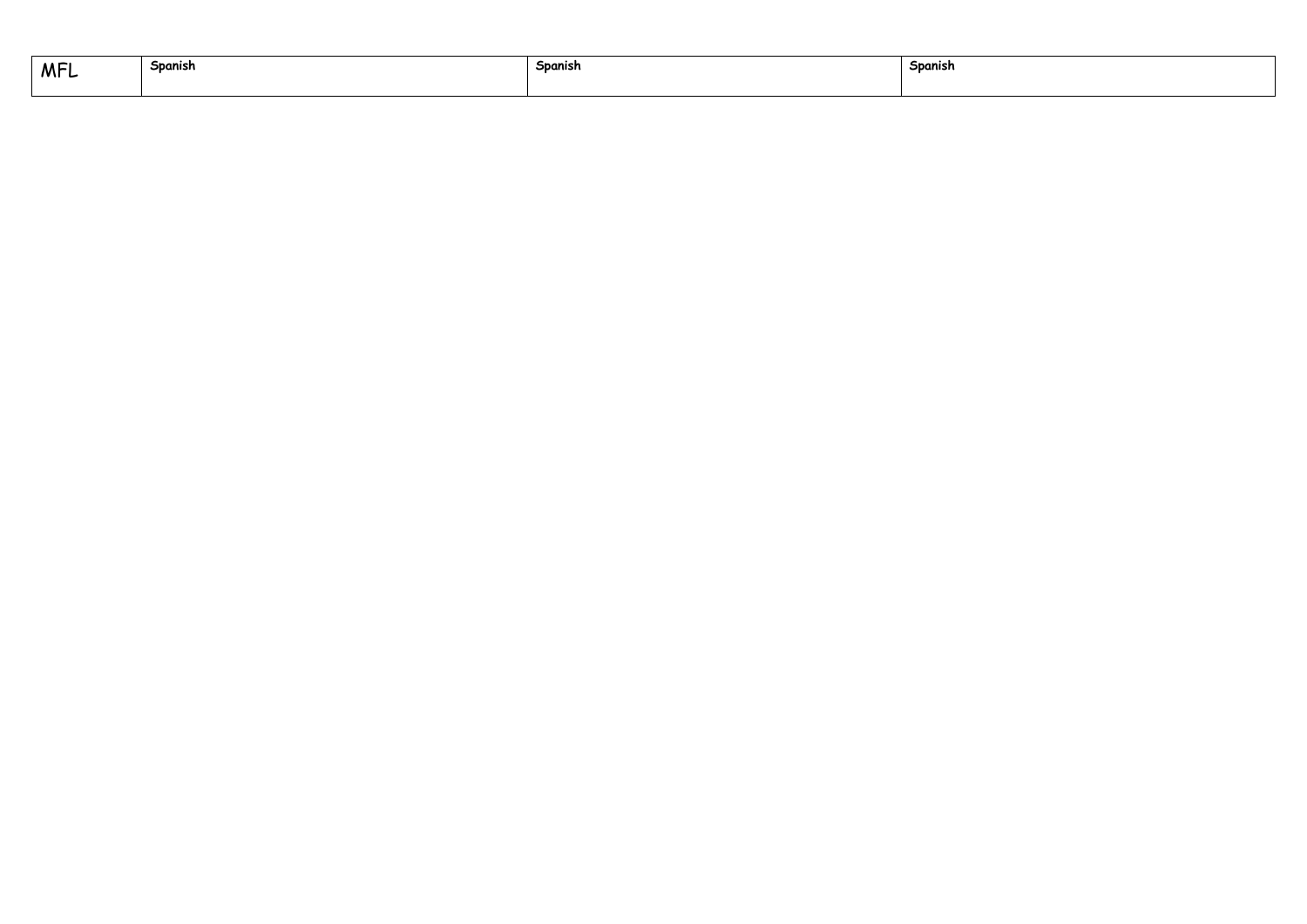| Year 5               | Autumn                                                                                 |                                                                                | <b>Spring</b>                                          | <b>Summer</b>                                                                                                      |                                                          |  |
|----------------------|----------------------------------------------------------------------------------------|--------------------------------------------------------------------------------|--------------------------------------------------------|--------------------------------------------------------------------------------------------------------------------|----------------------------------------------------------|--|
| <b>Topic</b>         | <b>SPACE</b><br>(rehearsal for Yr 5&6 production)                                      | <b>Anglo Saxons &amp; Vikings</b>                                              |                                                        | <b>RIVERS</b>                                                                                                      |                                                          |  |
| Eng                  | Fiction:<br>Rainbow Grammar, narrative writing & diary<br>Rex the King of Space        | Fiction<br>Rainbow Grammar, narrative and play script<br>"Beowulf"             |                                                        | Fiction<br>Rainbow Grammar & narrative<br>"Journey to the River Sea"                                               |                                                          |  |
|                      | Non-fiction:<br>Recount - 50 <sup>th</sup> anniversary Moon landing<br>DT instructions | Non-fiction:<br>Comparison<br>Explanation - why come here? Why build here?     |                                                        | Non-fiction:<br>Rivers around the world / study of a particular<br>river<br>Explanation - How does a river form?   |                                                          |  |
|                      | Reading:<br>CGP scheme with own questions                                              | Reading:<br>GCP scheme with own questions<br>Reciprocal reading - "Viking Boy" |                                                        | Performance poetry<br>Reading:<br>CGP scheme with own questions<br>Reciprocal reading - "Journey to the River Sea" |                                                          |  |
| Maths                | Power Maths 5A                                                                         |                                                                                | <b>Power Maths 5B</b>                                  |                                                                                                                    | Power Maths 5C                                           |  |
| Geog<br>&<br>History | History: Moon landing<br>Earth from Space                                              | Anglo Saxons & Viking the struggle for Britain                                 |                                                        | How do rivers form?<br>Local river: some field work & link to pollution                                            |                                                          |  |
| Science              | Earth & Space                                                                          | <b>FORCES</b>                                                                  | <b>PROPERTIES &amp; CHANGES</b><br><b>TO MATERIALS</b> | <b>LIVING THINGS &amp;</b><br><b>HABITATS</b>                                                                      | <b>ANIMALS incl</b><br><b>HUMANS</b><br>-incorporate SRE |  |
| <b>RE</b>            | Inspirational people                                                                   | Prayer & Pilgrimage                                                            |                                                        | Islam<br>Faith through Symbols & Art                                                                               |                                                          |  |
| PE                   | Athletics, Cross-Country running, Cricket                                              | Cricket, Circuits, OAA                                                         |                                                        | Swimming, Athletics                                                                                                |                                                          |  |
| Art                  | Race to Mars                                                                           | Claris Cliff & Bodil Manz inspired pottery                                     |                                                        | Study of work of famous artists and recreating<br>pictures                                                         |                                                          |  |
| D&T                  | Cooking project for Xmas                                                               |                                                                                |                                                        | Automata                                                                                                           |                                                          |  |
| Computing            | Powerpoint: Class welcome book                                                         |                                                                                |                                                        | Scratch - game designer                                                                                            |                                                          |  |
| Music                | $Holst$ – planets<br>Learn songs for production                                        | (composing and recording music -<br>Silent movie<br>non-standard notation)     |                                                        |                                                                                                                    |                                                          |  |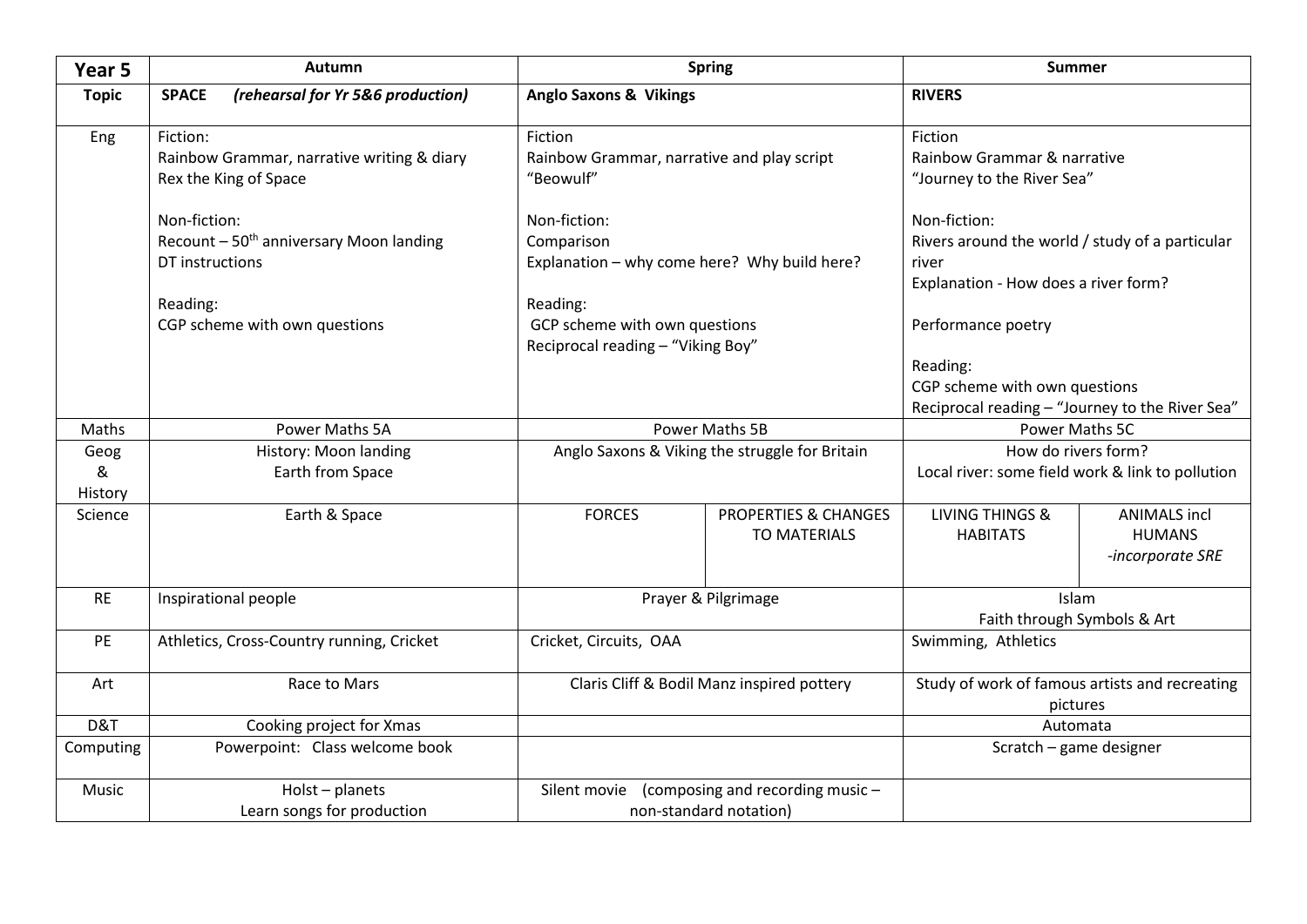| Year 6         | Autumn 1                                                                                                                              | Autumn 2                                                                                         | Spring 1                                                                                                                                                   | Spring 2                                                                                        | Summer 1                                                                 | Summer 2                                                                                                              |
|----------------|---------------------------------------------------------------------------------------------------------------------------------------|--------------------------------------------------------------------------------------------------|------------------------------------------------------------------------------------------------------------------------------------------------------------|-------------------------------------------------------------------------------------------------|--------------------------------------------------------------------------|-----------------------------------------------------------------------------------------------------------------------|
| Maths          | Baseline assessment.<br>Power Maths:<br>U1.Place Value within<br>10,000,000<br>U2 Four operations                                     | Assessments SATS 2018<br>U3 Four operations<br>U4 Number-Fractions                               | U5 Number Fractions 2<br>U6 Geometry<br>U7 Fractions, decimals<br>and percentages.<br>U8 Fractions, decimals<br>and percentages.<br><b>U10 Measurement</b> | <b>SATS</b><br>U10 Measurement<br><b>U11 Measurement</b><br>U13 Geometry-properties<br>of shape | U14 Number and place<br>value<br><b>U15 Statistics</b>                   | U9 Algebra<br>U12 Ratio and proportion                                                                                |
| English        | BK - Anne Frank's Diary-<br>R.R<br>Rainbow Grammar using<br>Rose Blanche<br>Diary entries in History<br>Spellings - planners          | Setting descriptions<br>Character descriptions<br>Rainbow Grammar<br>WW2 Newspaper Reports       | Newspaper reports????<br>Explanation texts<br>Reciprocal Reading<br>'Floodlands'                                                                           | <b>SATS</b><br>Narrative - suspense<br>Frances - Lit shed                                       | Letter writing-persuasive<br>link to summer fair.<br>Reciprocal Reading  | Monologue - Little Freak                                                                                              |
| Science        | Electricity                                                                                                                           |                                                                                                  | Light                                                                                                                                                      | Animals including humans                                                                        | Living things                                                            | Evolution and inheritance                                                                                             |
| <b>RE</b>      | <b>Introduction to Judaism</b><br>Beliefs in action in the<br>world - The Holocaust                                                   | Holocaust centre visit?<br>The Holocaust continued                                               | Beliefs in action in the<br>world-Justice and<br>Freedom                                                                                                   |                                                                                                 | Teaching wisdom and<br>authority/Sacred texts                            |                                                                                                                       |
| <b>PSHE</b>    | <b>Induction booklet</b><br>R Time<br>Health and wellbeing<br>Internet Safety including<br>lesson 5 from Healthy<br>Relationships (8) | R Time<br>Relationships<br>Similarities and<br>differences (Link to RE<br>work on Holocaust) (3) | R Time<br><b>Health and wellbeing</b><br>Drug Education (7 lessons)                                                                                        | R Time                                                                                          | R Time<br>Health and wellbeing<br><b>Emotions and Aspirations</b><br>(7) | R Time<br>Relationships<br>Teaching SRE with<br>confidence (incorporates<br>Healthy relationships<br>lessons 1-4) (4) |
| <b>History</b> | World War 2                                                                                                                           | World War 2                                                                                      |                                                                                                                                                            |                                                                                                 | Benin                                                                    |                                                                                                                       |